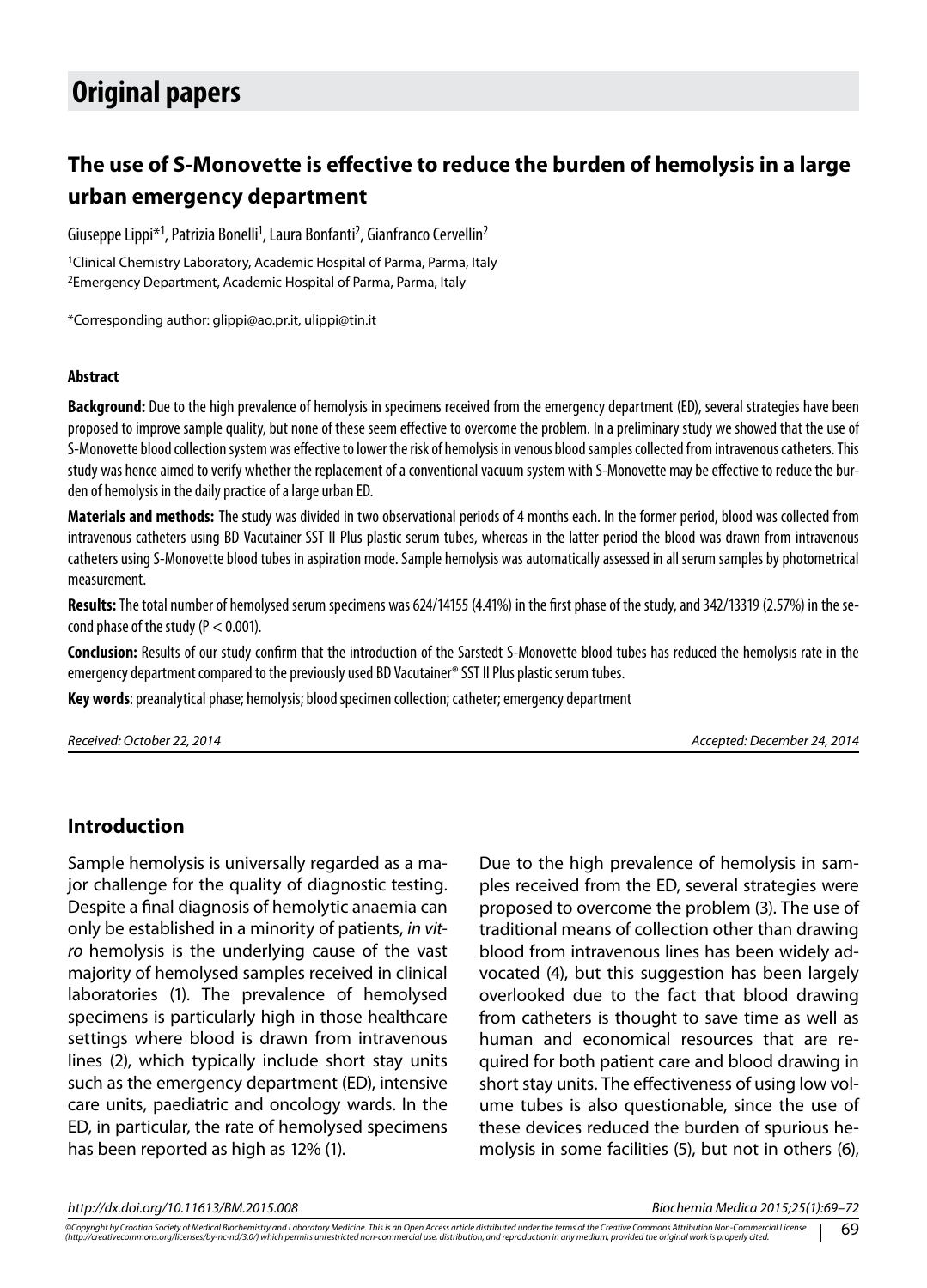and the different outcome has been attributed to the different study population and the use of different types of tubes. The use of specific holders, such as those with an eccentric luer, was also helpful to reduce gross (i.e., cell-free haemoglobin > 3.0 g/L) but not mild (i.e., cell-free haemoglobin from 0.5 to 3.0 g/L) hemolysis (7).

Promising results were obtained in a preliminary study including 52 consecutive ED patients, when blood drawing using a conventional vacuum system was replaced with another primary closed collection system based on manual aspiration of blood (S-Monovette, Sarstedt AG & Co., Nümbrecht, Germany) (8). More specifically, the use of the S-Monovette system in the aspiration mode was effective to reduce the rate of hemolysed samples collected from intravenous lines by approximately 27% when compared with a traditional vacuum system. Therefore, the aim of this observational study was to verify whether the routine replacement of a conventional vacuum system with the S-Monovette system may be effective to reduce the burden of hemolysis in the daily practice of a large urban ED.

## **Materials and methods**

#### **Study design**

This study was based on the systematic identification of hemolysis in serum samples received in the clinical laboratory of the University Hospital of Parma from the local ED, a large urban facility with approximately 92.000 visits *per* year. In this ED, blood samples are typically drawn using intravenous catheters (1.0 x 3.2 mm, 20-gauge catheter; Neo DELTA VEN, Viadana, MN, Italy). According to the study protocol, the investigation was divided in two observational periods of 4 months each.

In the former period (i.e., from the  $1<sup>st</sup>$  of January to the 30<sup>th</sup> of April, 2014), blood was collected from intravenous catheters using 13x100 mm x 5.0 mL BD Vacutainer® SST II Plus plastic serum tubes (Becton Dickinson Italia S.p.A, Milan, Italy). According to the positive outcome of a previous local investigation (8), the Direction of the University Hospital of Parma authorized the complete replacement of these serum tubes with 4.0 mL S-Monovette serum tubes (S-Monovette, Sarstedt AG & Co., Nümbrecht, Germany) on May 15th, 2014. After 15 days of familiarization with the new blood collection device, the second observational period started on the 1<sup>st</sup> of June, 2014, and was concluded on the 30<sup>th</sup> of September, 2014. In this second phase of the study, blood was collected from intravenous catheters by the ED personnel always using S-Monovette blood tubes in aspiration mode.

#### **Methods**

During both phases of the study, sample hemolysis was systematically assessed on all serum samples received from the local ED by photometrical measurement on a Beckman Coulter AU5800 (Beckman Coulter Inc., Brea, CA, USA). In this instrument the hemolysis index is quantified by bichromatic readings at 410/480 and 600/800 nm, providing semi-quantitative levels of cell-free haemoglobin from 0 to 5 g/L. The conventional criterion used in our laboratory for considering a serum sample as hemolysed is the presence of  $\geq 0.5$ g/L of cell-free haemoglobin in serum, in agreement with current recommendations (9).

The data of all hemolysed specimens received in the laboratory, including those from the ED, were systematically entered into software specifically designed for recording preanalytical non conformities (10). The personnel of the ED, as well as the local practice for sample handling, transportation, preparation and analysis were not changed throughout the two study periods. Moreover, the ED and the laboratory are located in the same building, with a common air conditioning system that maintains stable conditions of temperature and humidity regardless of the external environmental condition. The study was carried out in accordance with the Declaration of Helsinki and under the terms of all relevant local legislations.

#### **Statistical analysis**

The statistical analysis was based on Chi-squared statistics with Yates's correction, using Analyse-it (Analyse-it Software Ltd, Leeds, UK) and the statistical significance was set at P < 0.05.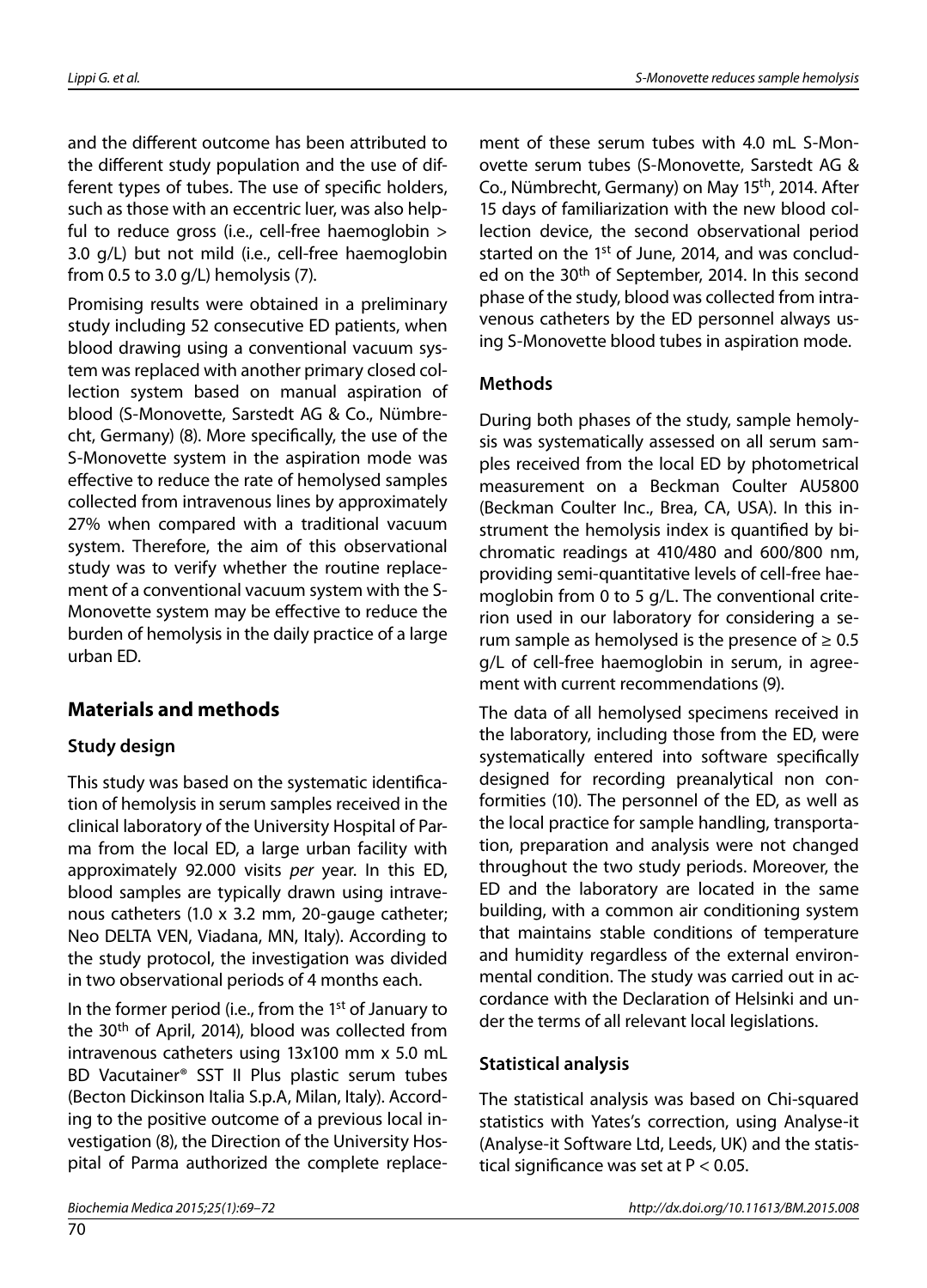|                   | <b>Traditional vacuum system</b> | S-Monovette    |         |
|-------------------|----------------------------------|----------------|---------|
| Total             | 14155                            | 13319          |         |
| Non hemolysed (%) | 13531 (95.59%)                   | 12977 (97.43%) | < 0.001 |
| Hemolysed (%)     | 624 (4.41%)                      | 342 (2.57%)    |         |

**Table 1.** Hemolysis rate in serum samples collected from intravenous lines in the emergency department with a traditional vacuum system and with the S-Monovette blood drawing system in aspiration mode.

#### **Results**

The total number of serum blood tubes received in the laboratory from the ED was 14,155 in the former phase of the study, whereas 13,319 serum tubes were received in the second phase of the study. The total number of hemolysed serum specimens was 624 in the first phase of the study, and 342 in the second phase of the study, respectively. Accordingly, the hemolysis rate was 4.41% using the conventional vacuum system, but decreased by nearly a half using S-Monovette serum blood tubes in aspiration mode (2.57%; Chisquared statistics, 67.98; P < 0.001) (Table 1).

### **Discussion**

Spurious hemolysis in samples collected in the ED remains a major healthcare problem, since it consumes precious human and economical resources, but also jeopardizes patient safety when unreliable results obtained on hemolysed samples are reported to the requesting physician (1). We have previously shown the use of S-Monovette system in the aspiration mode was effective to reduce hemolysis in samples drawn from intravenous catheters. More specifically, in a prospective, randomized study including a limited number of patients ( $N = 52$ ), we showed that the concentration of potassium, lactate dehydrogenase and cell-free haemoglobin was significantly reduced when samples were collected with S-Monovette system in the aspiration mode compared to conventional vacuum tubes (8). The promising data emerged from this preliminary investigation persuaded the Direction of our University Hospital to completely replace the use of the former conventional vacuum system with S-Monovette blood tubes for routine blood collection in the ED. Interestingly, the results of the present observational study confirm

that this strategy was effective to reduce the burden of hemolysed specimens in the ED compared to the use of a conventional vacuum system such as Vacutainer® SST II Plus plastic serum tubes. More specifically, the hemolysis rate was decreased by nearly a half after introduction of the novel blood drawing system (i.e., from 4.41% to 2.57%). This important outcome is probably attributable to the fact that the manual aspiration of blood within a closed system such as S-Monovette may consistently reduce the shear stress and the consequent injury of blood cells compared to the forced aspiration that characterizes the conventional vacuum system (8). More specifically, this device may be used as a standard primary collection system, and the vacuum can be generated before sample collection by locking the piston into the base of device and breaking off the plunger. Alternatively, S-Monovette can also be used as a syringe, since blood can be aspirated into the tube by slow withdrawn of the plunger until tube filling is completed. A potential limitation of this study is represented by the fact that we used two different observational periods (i.e., January-April and June-September), so that we cannot rule out that a heterogeneous disease spectrum may have occurred in the ED.

Nevertheless, we believe that these results may have meaningful implications under a clinical and organization perspective, since a second venipuncture for obtaining a suitable serum sample for laboratory testing could be avoided in as many as 1.8% of the patients. This may be clearly associated with a significant saving of economical (i.e., additional blood tubes and labels) and human resources in the increasingly overcrowded environment of an ED. Even more importantly, the ED stay and the final time for diagnosis may also be re